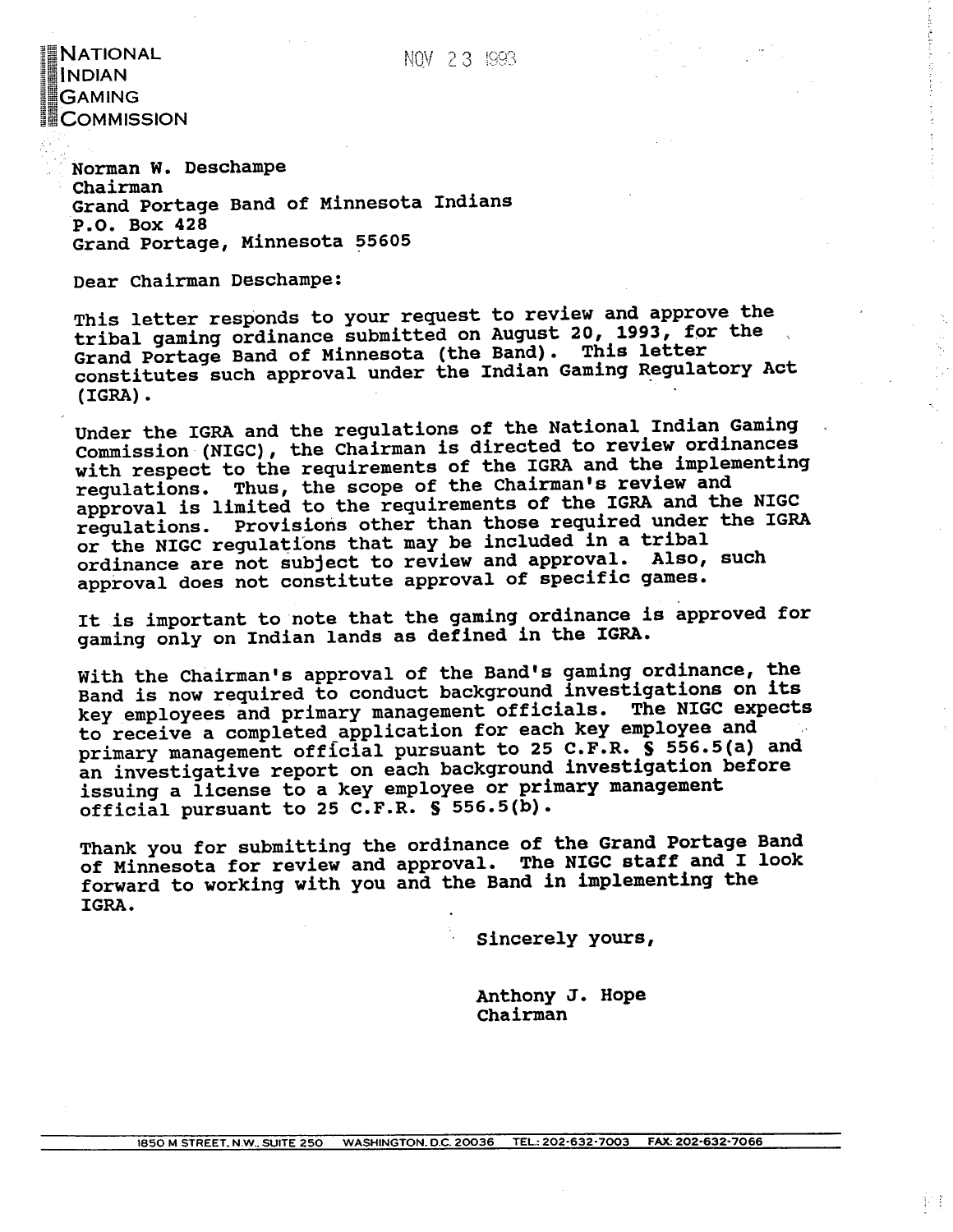# **Grand Portage Reservation Tribal Council**

P.O. **Box 428** Grand **Portage, Minnesota 55605** 

: I**21S/475-2277 OR 475-2239** 

 $Resolution$   $\#55-93$ 

- **WHEREAS,** the Grand **Portage** Tribal **Council** is the **governing body of th@** Grand **Portage Reservation, and**
- **WHEREAS, the Grand Portage** Tribal **Council is empowered by** the **constitution of** the **Minnesota** Chippewa ~ribe to **enact ordinances, and**
- **WHE-AS, the Grand Portage Band does operate** Class **I1** and **Class 111** gaming **on the** Grand **Portage** Reservation, and
- WHEREAS, **the Congress** of the United **States** has **enacted** the **Indian** Gaming Regulatory Act P.L. 100-497, which allocates **control** of **Class I1 and Class 111 gaming to Indian Tribal Governments which occur on their land, and**
- WHEREAS, **the** , Indian Gaming **Regulatory** Act, **Public Law 100-497 requires** Indian **tribes to enact ordinances for**  regulation of Class **I1 and Class I11 gaming on their lands.**

**NOW THEREFORE BE IT RESOLVED,** that the **Grand Portage Tribal Council Approve the Grand Portage Band of Minnesota, Class I1 and Class** ILI **Gaming** Ordinance.

**We do hereby certify that the foregoing revolution was duly**  presented and enacted upon by a vote of  $\frac{1}{2}$  for, <u>O</u> agains Council approve the Grand Portage Band or Minnesota, Class II and<br>Class III Gaming Ordinance.<br>We do hereby certify that the foregoing resolution was duly<br>presented and enacted upon by a vote of  $\frac{\ell}{\ell}$  for, <u>O</u> against, **Tribal ~ounc41, a** quorum being **preseul;, held on November 17, 1993.** 

Chairman man

Gilbert Caribou, Sec'y/Treas.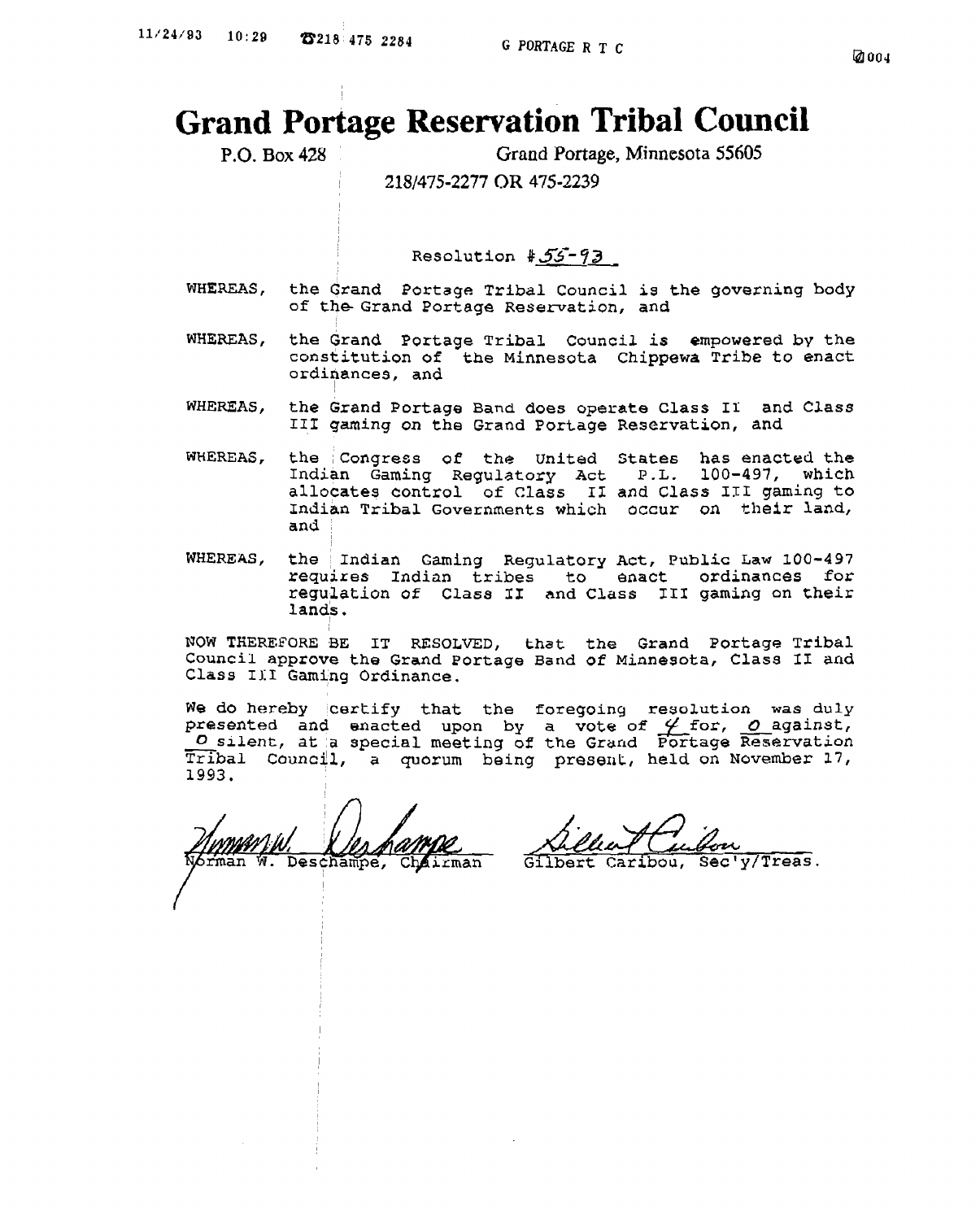

# **GRAM) PORTAGE BAND OF MINNESOTA CLASS I1 AND CLASS I11** GAMING **ORDINANCE**

# I. Purpose

The government of the Grand Portage Band of Chippewa Indians (hereinafter "Tribe"), empowered by the Constitution of the Minnesota Chippewa Tribe to enact ordinances, hereby enacts this ordinance in order to set the terms for class I1 and class I11 gaming operations on tribal lands.

# **11. Gaming Authorized**

Class I1 and Class I11 gaming as defined in the Indian Gaming Regulatory Act, P.L. 100-447, 25 U.S.C. Section 2703 (7) (A) ("IGRA") and by the regulations promulgated by the National Indian Gaming Commission at 25 C.F.R. Section 502.3 (as published in the Federal Register at 57 FR 12382-12393, April 9, 1992) is hereby authorized.

# **III. Ownership and Administration of Gaming**

The Tribe shall have the sole proprietary interest in and responsibility for the conduct of any gaming operation authorized by this ordinance.

# **TV. Use of 'Gamins Revenue**

**A,** Net revenues from Class I1 gaming shall be used only for the following purposes; to fund tribal government operations and programs; provide for the general welfare of the Tribe and its members; promote tribal economic development; donate to charitable organizations; or help fund operations of local government agencies.

B. If the Tribe elects to make per capita payments to tribal members, it shall authorize such payments only upon approval of a plan submitted to the Secretary of the Interior under 25 U.S.C. Section 2710 (b) *(3).* 

# **V. Audit**

**A.** The Tribe shall cause to be conducted annually an independent audit of gaming operations and shall submit the resulting audit reports to the National Indian Gaming Commission.

B. All gaming related contracts that result in the purchase of supplies, services, or concessions in excess of \$25,000.00 annually, except contracts for professional legal and accounting services, shall be specifically included within the scope of the audit that is described in subsection A. above.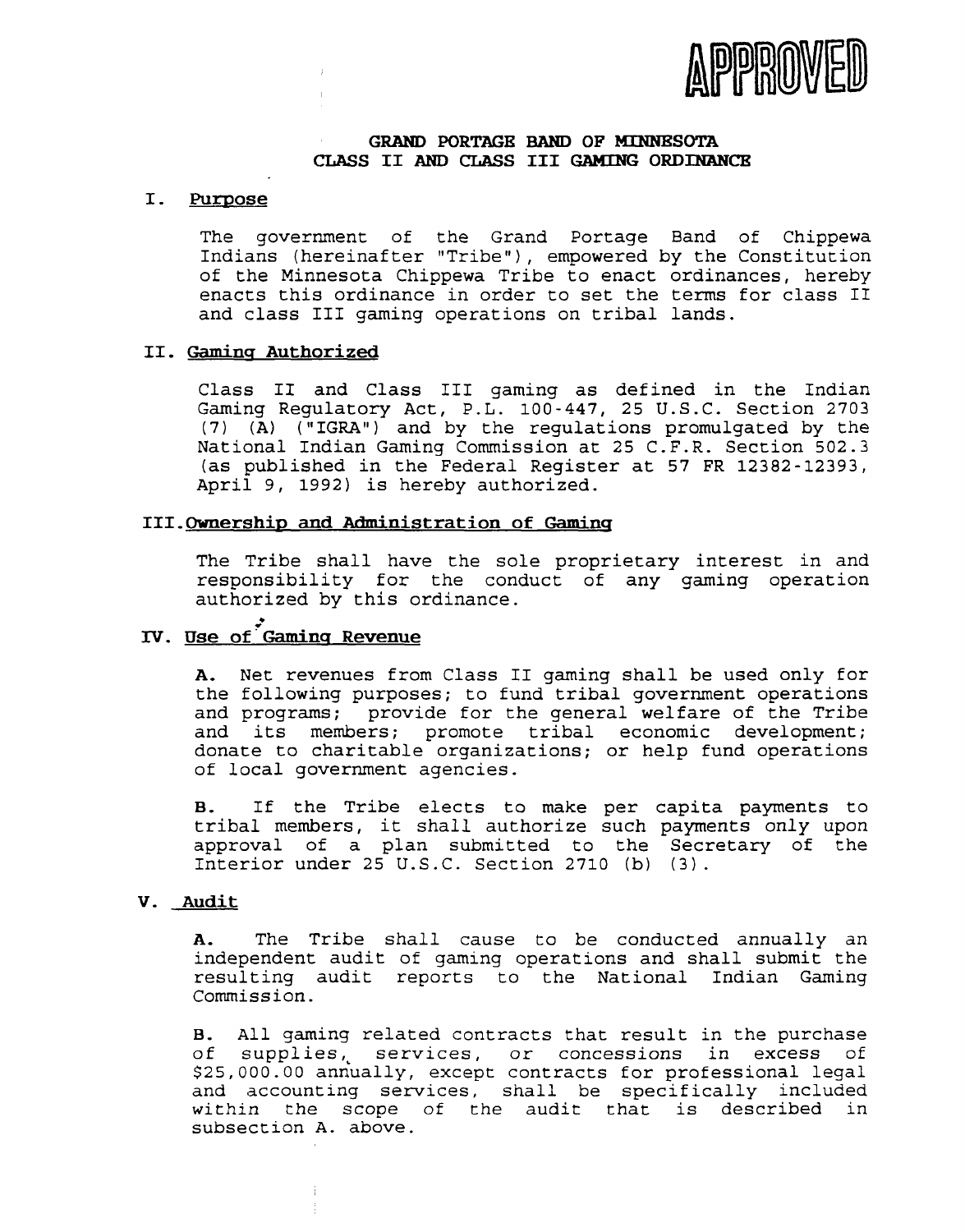## VI. Protection of the Environment and Public Health and Bafety

The Tribe shall ensure that class II and class III gaming **facilities ehall' be conetructed, maintained and operated in a manner that adequately protects the environment and tho public health and safety.** 

## VII. Licenses for Key Employees and Primary Management Officials

**The** Tribe shall **eneure** that **the policiea** and **prooeduras 6et out in thie section are implemented with respect to key employees 'and primary management officials employed at any claes IX or class I11 gaming enterprise operated on Indian lande:** 

# A. Definitions

 $\cdot$ 

**For the purposes of** this **section,** the **following definitions apply:** 

- 1. Key employee means
	- **(a) A person who performs on or more of the following functions:** 
		- **(1) Bingo caller**
		- **(2) Counting room supervisor**
		- **(3) Chief of security**
		- **(4) Custodian of gaming supplies or cash**
		- **(5) Floor manager**
		-
		- **(6) Pit boss**
		- **(7) Dealer (8) Croupier**
		-
		- **(9) Approver of credit (10) Cuetodian of gambling devices including persons with access to caeh and accounting records within such devices; or**
	- **(b) If not otherwise included, any other person whose total cash compensation is in exce8e of \$50,000 per year; or**
	- (c) If not otherwise **included,** the **four moat highly compensated persons fn the gaming operation.**

# 2. Primary management official means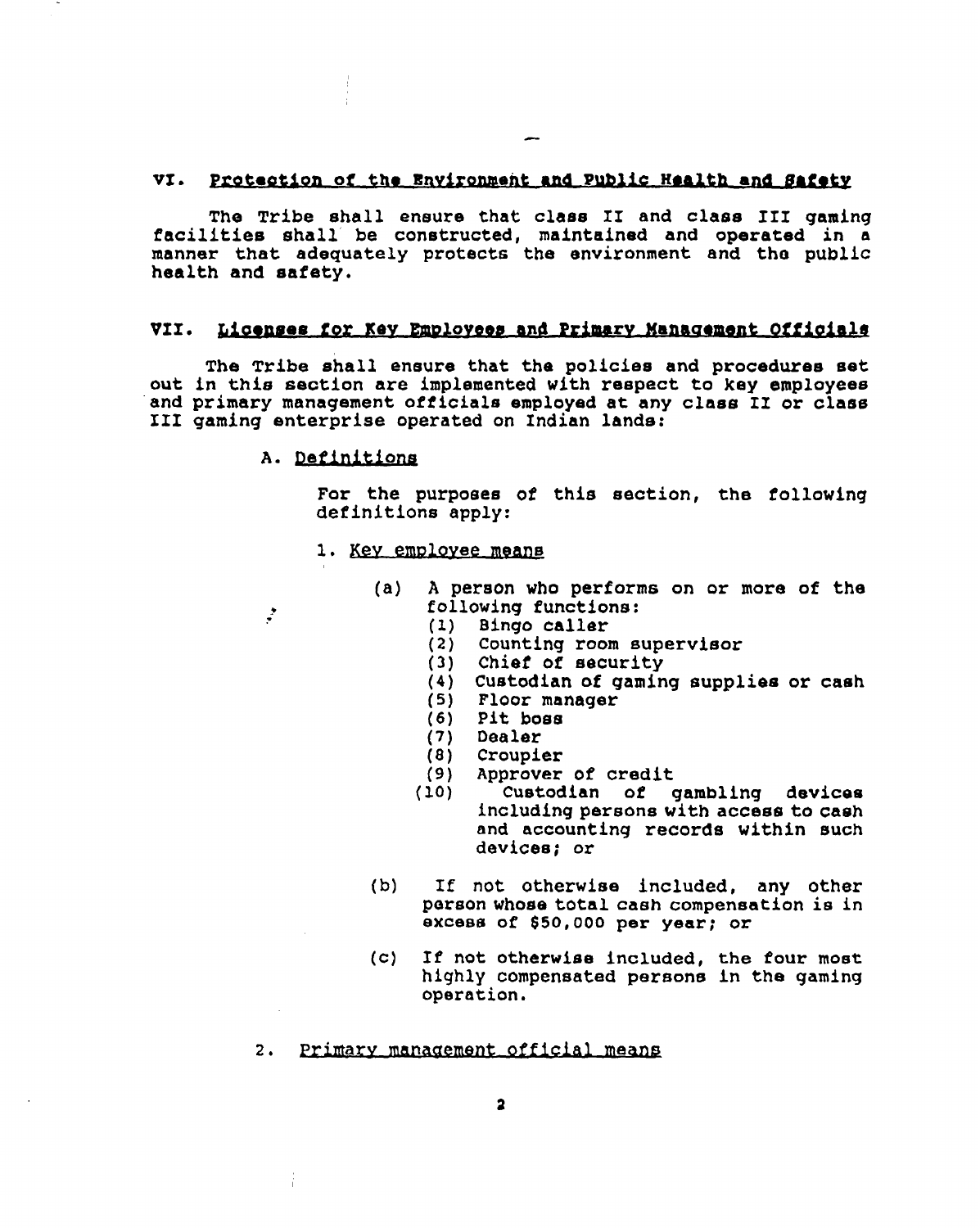- (a) The person having management<br>**responsibility for a management contract;**
- **(b) Any person who has authority:** 
	- **(I) To hire and fire employees; or**
	- **(2) To set up working policy for the gaming operation; or**
- **(c) The chief financial officer or other person who has financial management reeponsibility.**
- Application Forms в.

**1. The following notice ahall be placed on the application form for a key employee or a primary management official before that form ie filled out by an applicant:** 

**In compliance with the Privacy Act of 1974, the following information is provided: Solicitation of the information on this form is authorized by 25 U.S.C. 2701 st seq. The purpose of the requested information ia to determine the eligibility of individuals to be employed in a gaming**  The information will be used by National Indian<sup>2</sup> Gaming Commission members and staff who have need **for the information in the performance of their official dutiee. The information may be dieclosed to appropriate Federal, Tribal, State, local, or foreign law enforcement and regulatory agencies when relevant to civil, criminal or regulatory investigations or prosecutions or when pursuant to a requirement by a tribe or the National Indian Gaming Commieaion In connection with the hiring or firing of an employee, the issuance or revocation of a gaming license, or inveetigatione of activities while associated with a tribe or gaming operation. Failure to consent to the disclosures indicated in thie notice will result in a tribe's being unable to hire you in a primary management official or key employee position.** 

**The disclosure of your Social Security Number (SSN) is voluntary. however, failure to supply a SSN may reeult in errors in processing your application.** 

2. Existing key employees and primary management **officials shall be notified in writing that they shall either:** 

- **a. Complete a new application form that contains a Privgcy Act notice; or**
- **b. Sign a statement that contains the Privacy Act notiae**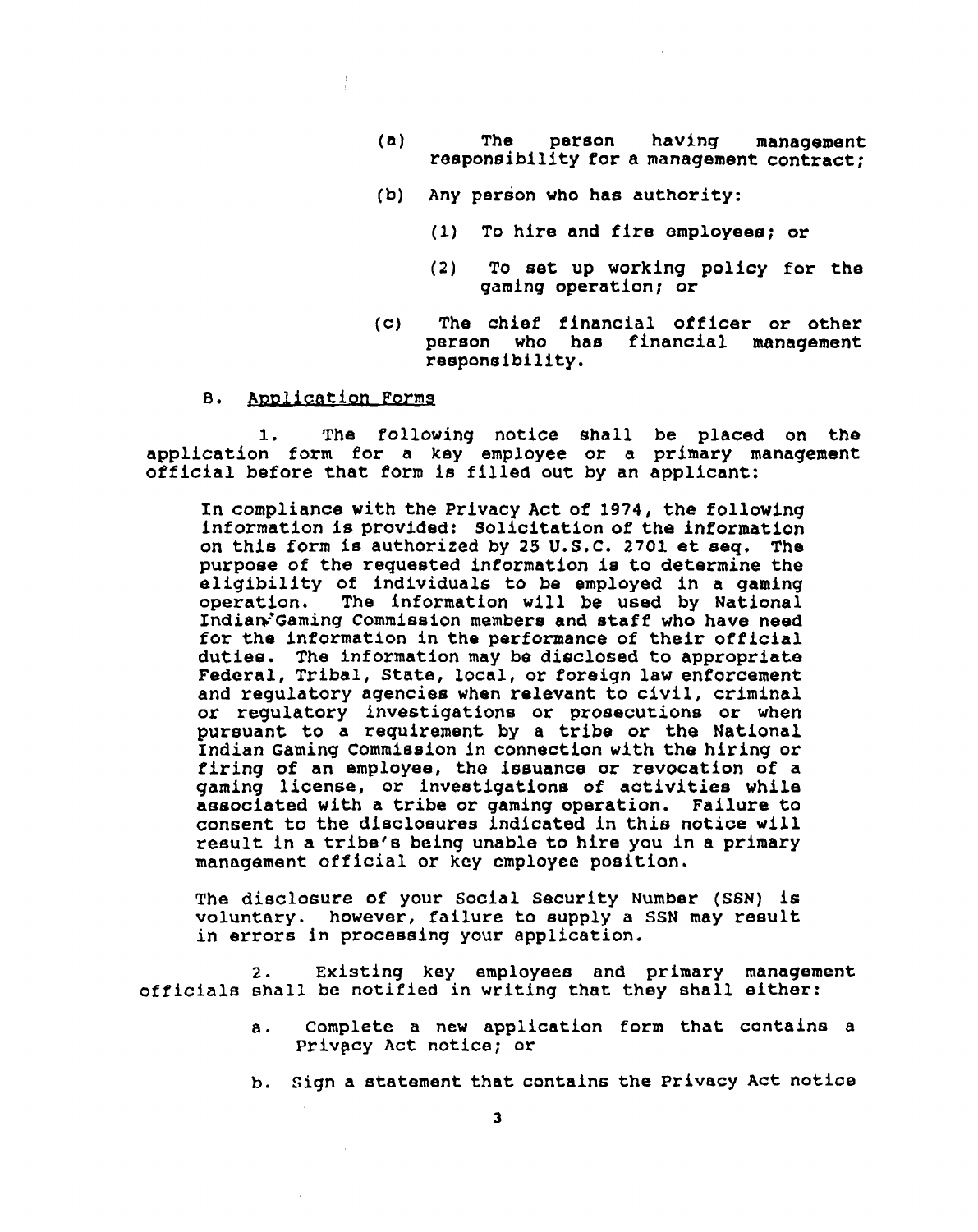**and: consent to the routine uses described in that notice.** 

**3. The following notice ehall be placed on the application form for a key employee or a primary official before that form is filled out by an applicant.** 

**A false statement on any part of your application may be grounds for not hiring you, or for firing you after you begin work. Also, you may be punished by fine or imprisonment. (U.S. Code, title 18, section 1001.)** 

**4. Existing key employees and primary management official6 shall be notified in writing that they shall either:** 

- **a. Complete a new application form that contains a notice regarding false statements; or**
- **b. Sign a statement that contains the notice regarding falee statements.**
- $\mathbf{c}$ . Background Investigations

**1, Each primary management official and from eaoh key employee shall be requested to provide all of the following information:?**  \*

- **a. Full name, other names used (oral or written), eooial security number (a)** , **birth date, place of birth, citizenship, gender, all languages (spoken or written)** ;
- **b. Currently and for the previoue 5 years: buainese and**  employment positions held, ownership interests in **those businesses, business and residence addressee, and drivers license numbere;**
- **c. The names and current addreesea of at least three personal references, including one personal reference who was acquainted with the applicant during each period of residence listed under paragraph (1) (b) of**  this section;
- **d. Current business and residence telephone numbers;**
- **e. A description of any existing and previous business relationships with Indiantribes, including ownership interests in those businesses;**
- **E. A description of any existing an previoue buainese**  relationships with the gaming industry generally, **including ownership interests in thoee buoinesaes;**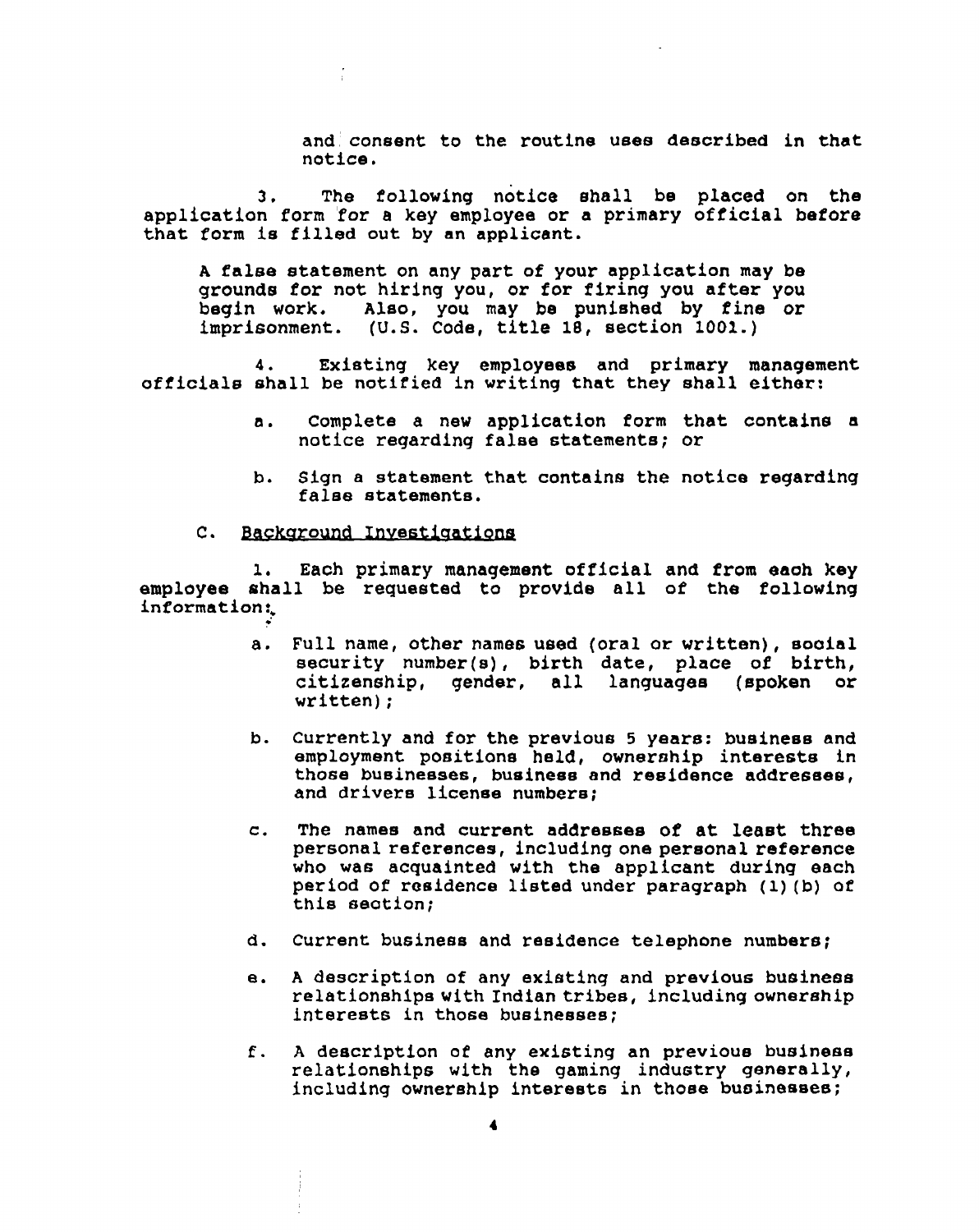- **g. The name and addrees of any licensing or regulatory agency with which the person has filed an application for a license or permit related to gaming, whether or not such licenee or permit wae granted;**
- h. For each felony for which there is an ongoing **prosecution or a conviation, the charge, the name and address of** the **court involved, and the date and disposition if any;**
- **1. For each miedemeanor conviction or ongoing miedemeanor proeecution (excluding minor traffic violations) within 10 years of the date of the application, the name and addrees of the court involved and the date and dispoeition;**
- **j. For each criminal charge (excluding minor traffio charges), whether or not there is a conviction, if such criminal charge is within 10 yeare of the date**  of the application and is not otherwise listed **pursuant to paragraph (l)(h) or (1)(1) of this section, the criminal charge, the name and address of the court involved and the date and disposition;**
- **k. The name and address of any licensing or regulatory**  . **agency with which the person has filed an application**
- **for an occupational licenee or permit, whether or not such license or permit was granted;**
- **1. A current photograph;**
- **m. Any other information the Tribe deems relevant; and**
- **n. Fingerprints consistent with proceduree adopted by the Tribe according to 25 C.F.R. Section 522.2(h).**

**2. An investigation shall be conducted sufficient to make a determination under subsection D. below. In conducting a background investigation,** the **Tribe shall promise to keep confidential the identity of each pereon interviewed in the course of the investigation.** 

#### Eligibility Determination D.

 $\frac{1}{2}$ 

**The Tribe shall review a person's prior activitiee, criminal record, if any, and reputation, habits and aesociatlons to make a finding concerning** the **eligibility of** a **key employee or primary management official for employment in a gaming operation. If the Tribe determinee** that **employment of the person poses a threat to the public interest or to the effective regulation of**  gaming, or creates or enhances dangers of unsuitable, unfair, or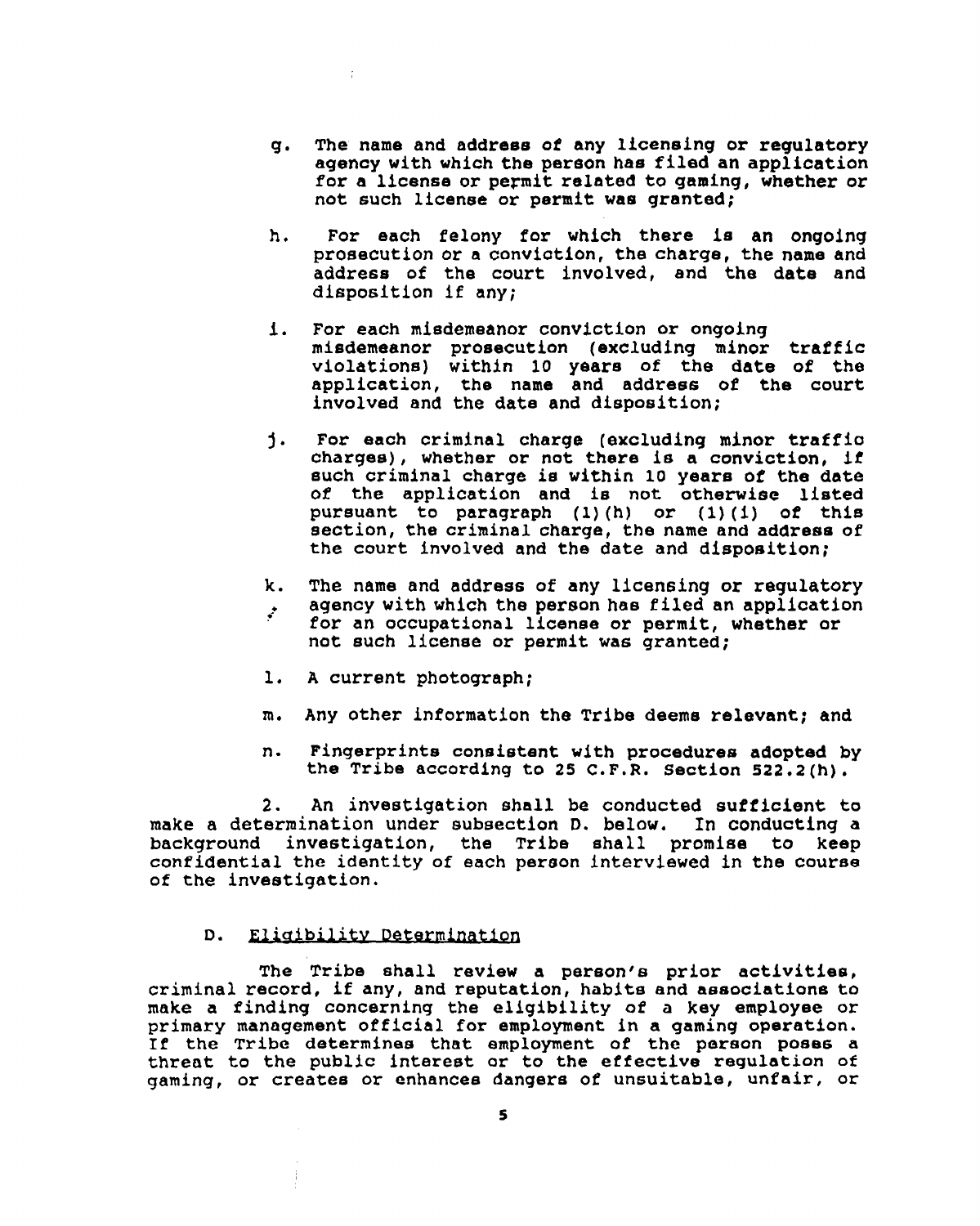**illegal practices and methods and activities in the conduct of gaming, a tribal ganing operation shall not employ that pereon in a key employee or primary management official position.** 

# E. Procedures for Forwarding Applications and Reports for Key Employees and Primary Management Officials to the National Indian Gaming Commission

**1. When a key employee or primary management official begins work at a gaming operation authorized by this ordinance, the Tribe shall forward to the National Indian Gaming Commission a completed application for employment and conduct the background investigation and make the determination referred to in subsection D of this section.** 

**2. The Tribe ehall forward the report referred to in eubaection F of this section to the National Indian Gaming Commission within 60 days after an employee begins work or within 60 days of the approval of this ordinance by the Chairman of the National Indian Gaming Commission.** 

**3. The Tribe shall not employ as a key employee or primary management official a person who does not have a license after 90 days.** 

# $\dot{r}$ . Report to the National Indian Gaming Commission

**1. Pursuant to the proceduree set out in subsection E of this section, the Tribe shall prepare and forward to the National Indian Gaming Commission an investigative report on each background investigation. An investigative report shall include all of the following:** 

- **a. Steps taken in conducting a background investigation;**
- **b, Results obtained;**
- **c. Conclusions reached; and**
- **8. The bases for those conclusione,**

2. The Tribe shall submit, with the report, a copy of the **eligibility determination made under subsection D of this section.** 

- **3. If a license is not iseued to an applicant, the Tribe:** 
	- **a. Shall notify the National Indian Gaming Commieeion; and** .
	- b. May forward copies of its eligibility determination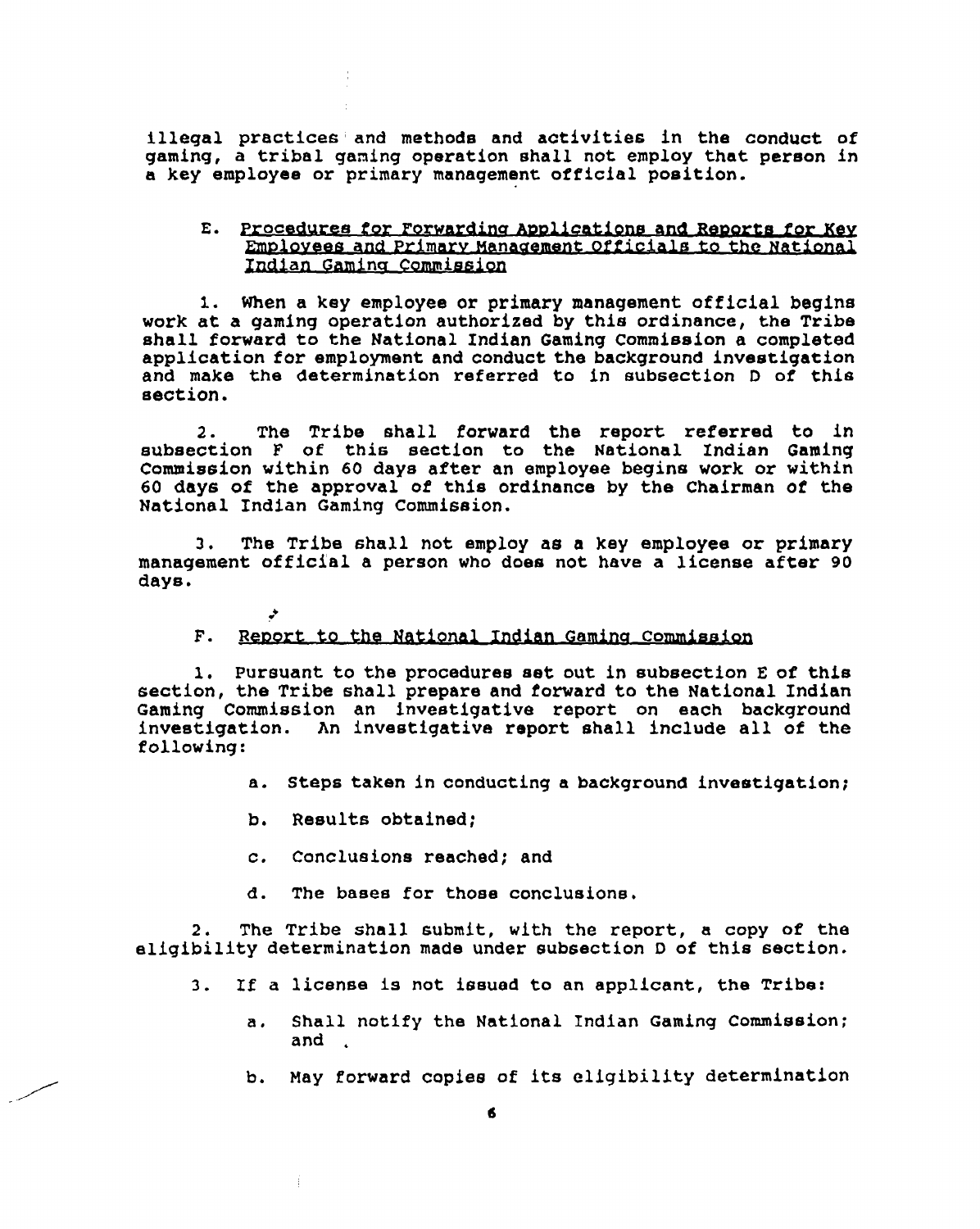**and investigative report (if any) to the National Indian Gaming Commission for inclusion in the Indian Gaming Individuale Records Gyetem.** 

**4. With respect to key employee8 and primary management officials, the Tribe** shall **retain applications for employment and reports (if any) of background inveetigations for inspection by the Chairman of the National Indian Gamfng Commiesion or his or her designee for no less than three (3) years from the date of termination of employment.** 

#### G. Granting a Gaming License

**1. If, within a thirty (30) day period after the National Indian Gaming Commission receive6 n report, the National Indian Gaming commiesion notifiee the Tribe that it has no objection to the issuance of a license pursuant to a license application filed by a key employee or a primary management official for whom the tribe has provided an application and investigative report to the**  National Indian Gaming commission, the Tribe may issue a license to **such applicant.** 

**2. The Tribe shall reepond to a request for additional**  information from the Chairman of the National Indian Gaming **Commission concerning a key employee or a primary management official whe is the subject of a report. Such a request shall suspend the 30-day period under paragraph G.1. of this aection until the Chairman of the National Indian Gaming Commission receives the additional information.** 

**3. If, within the thirty (30) day period deecribed above, the National Indian Gaming Commission provides the Tribe with a statement itemizing objections to the issuance of a license to a key employee or to a primary management official for whom the Tribe ha6 provided an application and investigative report to the**  National **Indian** Gaming **commieeion, the Tribe shall reconsider the application, taking into account the objections itemized by the National Indian Gaming Commiseion. The Tribe shall make the final decision whether to issue a license to such applicant.** 

### **H.** License Suspension

**1. If, after the issuance of a gaming license, the Tribe receives from the National Indian Gaming Commiseion reliable information indicating that a key employee or a primary management official is not eligible for employment under subsection 0, above, the Tribe** shall **susgend such licenee and shall notify in writing the licensee of the suspension and the proposed revocation.**